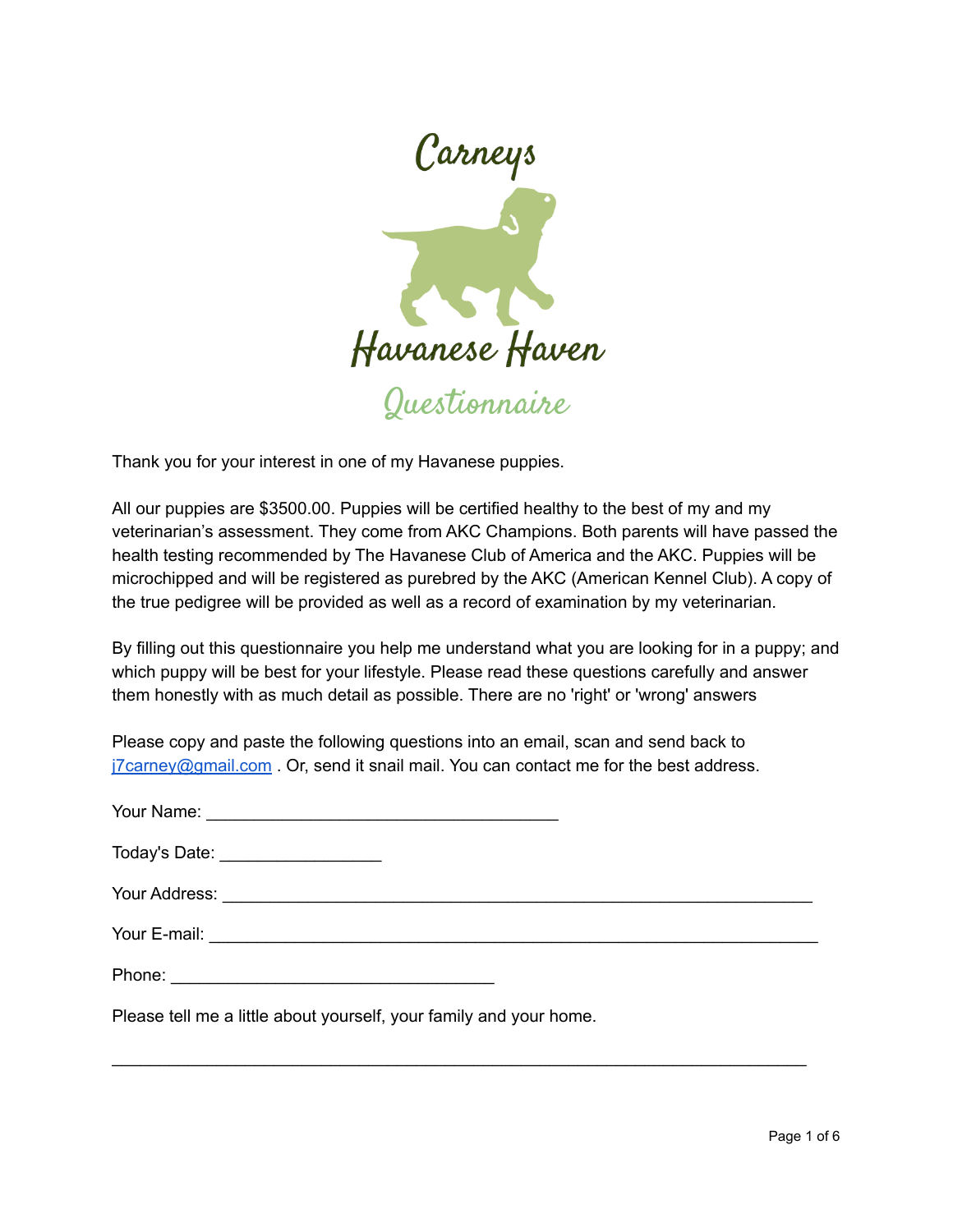What do you know about Havanese?

| What do you like about this breed? |  |
|------------------------------------|--|
|                                    |  |

Do you have any concerns about this breed? \_\_\_\_\_\_\_\_\_\_\_\_\_\_\_\_\_\_\_\_\_\_\_\_\_\_\_\_\_\_\_\_\_\_\_\_\_\_

\_\_\_\_\_\_\_\_\_\_\_\_\_\_\_\_\_\_\_\_\_\_\_\_\_\_\_\_\_\_\_\_\_\_\_\_\_\_\_\_\_\_\_\_\_\_\_\_\_\_\_\_\_\_\_\_\_\_\_\_\_\_\_\_\_\_\_\_\_\_\_\_\_

\_\_\_\_\_\_\_\_\_\_\_\_\_\_\_\_\_\_\_\_\_\_\_\_\_\_\_\_\_\_\_\_\_\_\_\_\_\_\_\_\_\_\_\_\_\_\_\_\_\_\_\_\_\_\_\_\_\_\_\_\_\_\_\_\_\_\_\_\_\_\_\_\_

\_\_\_\_\_\_\_\_\_\_\_\_\_\_\_\_\_\_\_\_\_\_\_\_\_\_\_\_\_\_\_\_\_\_\_\_\_\_\_\_\_\_\_\_\_\_\_\_\_\_\_\_\_\_\_\_\_\_\_\_\_\_\_\_\_\_\_\_\_\_\_\_\_\_

\_\_\_\_\_\_\_\_\_\_\_\_\_\_\_\_\_\_\_\_\_\_\_\_\_\_\_\_\_\_\_\_\_\_\_\_\_\_\_\_\_\_\_\_\_\_\_\_\_\_\_\_\_\_\_\_\_\_\_\_\_\_\_\_\_\_\_\_\_\_\_\_\_\_

\_\_\_\_\_\_\_\_\_\_\_\_\_\_\_\_\_\_\_\_\_\_\_\_\_\_\_\_\_\_\_\_\_\_\_\_\_\_\_\_\_\_\_\_\_\_\_\_\_\_\_\_\_\_\_\_\_\_\_\_\_\_\_\_\_\_\_\_\_\_\_\_\_\_\_\_

\_\_\_\_\_\_\_\_\_\_\_\_\_\_\_\_\_\_\_\_\_\_\_\_\_\_\_\_\_\_\_\_\_\_\_\_\_\_\_\_\_\_\_\_\_\_\_\_\_\_\_\_\_\_\_\_\_\_\_\_\_\_\_\_\_\_\_\_\_\_\_\_

\_\_\_\_\_\_\_\_\_\_\_\_\_\_\_\_\_\_\_\_\_\_\_\_\_\_\_\_\_\_\_\_\_\_\_\_\_\_\_\_\_\_\_\_\_\_\_\_\_\_\_\_\_\_\_\_\_\_\_\_\_\_\_\_\_\_\_\_\_\_\_\_\_\_

\_\_\_\_\_\_\_\_\_\_\_\_\_\_\_\_\_\_\_\_\_\_\_\_\_\_\_\_\_\_\_\_\_\_\_\_\_\_\_\_\_\_\_\_\_\_\_\_\_\_\_\_\_\_\_\_\_\_\_\_\_\_\_\_\_\_\_\_\_\_\_\_\_\_

\_\_\_\_\_\_\_\_\_\_\_\_\_\_\_\_\_\_\_\_\_\_\_\_\_\_\_\_\_\_\_\_\_\_\_\_\_\_\_\_\_\_\_\_\_\_\_\_\_\_\_\_\_\_\_\_\_\_\_\_\_\_\_\_\_\_\_\_\_\_\_\_\_\_

\_\_\_\_\_\_\_\_\_\_\_\_\_\_\_\_\_\_\_\_\_\_\_\_\_\_\_\_\_\_\_\_\_\_\_\_\_\_\_\_\_\_\_\_\_\_\_\_\_\_\_\_\_\_\_\_\_\_\_\_\_\_\_\_\_\_\_\_\_\_\_\_\_

How did you first learn about Havanese?

Why do you want a puppy from Carneys Havanese?

Have you owned dogs before? \_\_\_\_\_\_\_\_\_\_\_\_\_ What breed (s)?

Do you still have your dog? \_\_\_\_\_\_\_\_\_\_\_\_\_ If you do not, please tell me why?

Do you have other pets at home? \_\_\_\_\_\_\_\_\_\_\_If yes, what are they?

Do you have children living at home?

Do you live in the city or country? \_\_\_\_\_\_\_\_\_\_\_\_\_\_ Is your yard fenced? \_\_\_\_\_\_\_\_\_

\_\_\_\_\_\_\_\_\_\_\_\_\_\_\_\_\_\_\_\_\_\_\_\_\_\_\_\_\_\_\_\_\_\_\_\_\_\_\_\_\_\_\_\_\_\_\_\_\_\_\_\_\_\_\_\_\_\_\_\_\_\_\_\_\_\_\_\_\_\_\_\_\_\_

What are their ages? **What are their ages** and the set of the set of the set of the set of the set of the set of the set of the set of the set of the set of the set of the set of the set of the set of the set of the set of

Where will your puppy sleep? \_\_\_\_\_\_\_\_\_\_Where will he be during the day? \_\_\_\_\_\_\_\_\_

What activities do you plan for your puppy? \_\_\_\_\_\_\_\_\_\_\_\_\_\_\_\_\_\_\_\_\_\_\_\_\_\_\_\_\_\_\_\_\_\_\_\_\_\_\_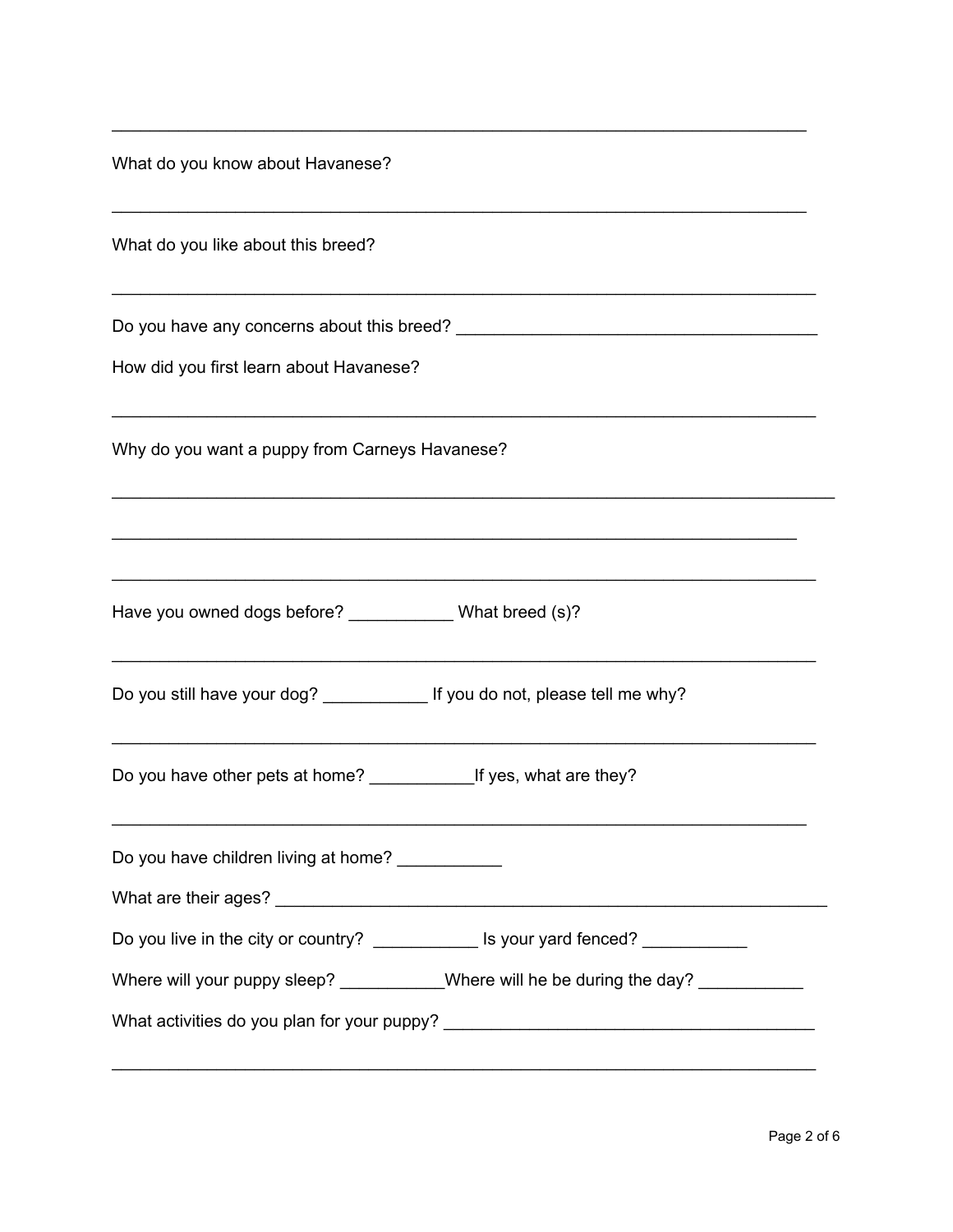What will be a typical day for your Havanese?

How long might your puppy be home alone?

Do you have any extensive (more than 3-4 days) travel plans in the upcoming year?

Will your puppy potty indoors or outside? \_\_\_\_\_\_\_\_\_\_

Do you have training goals for your puppy? (Rally, agility, confirmation, etc.?)

Do you plan to attend obedience and/or socialization classes with your puppy?

What is your timeline for getting a puppy?

Do you have any extensive travel plans scheduled for the first year after you get your puppy?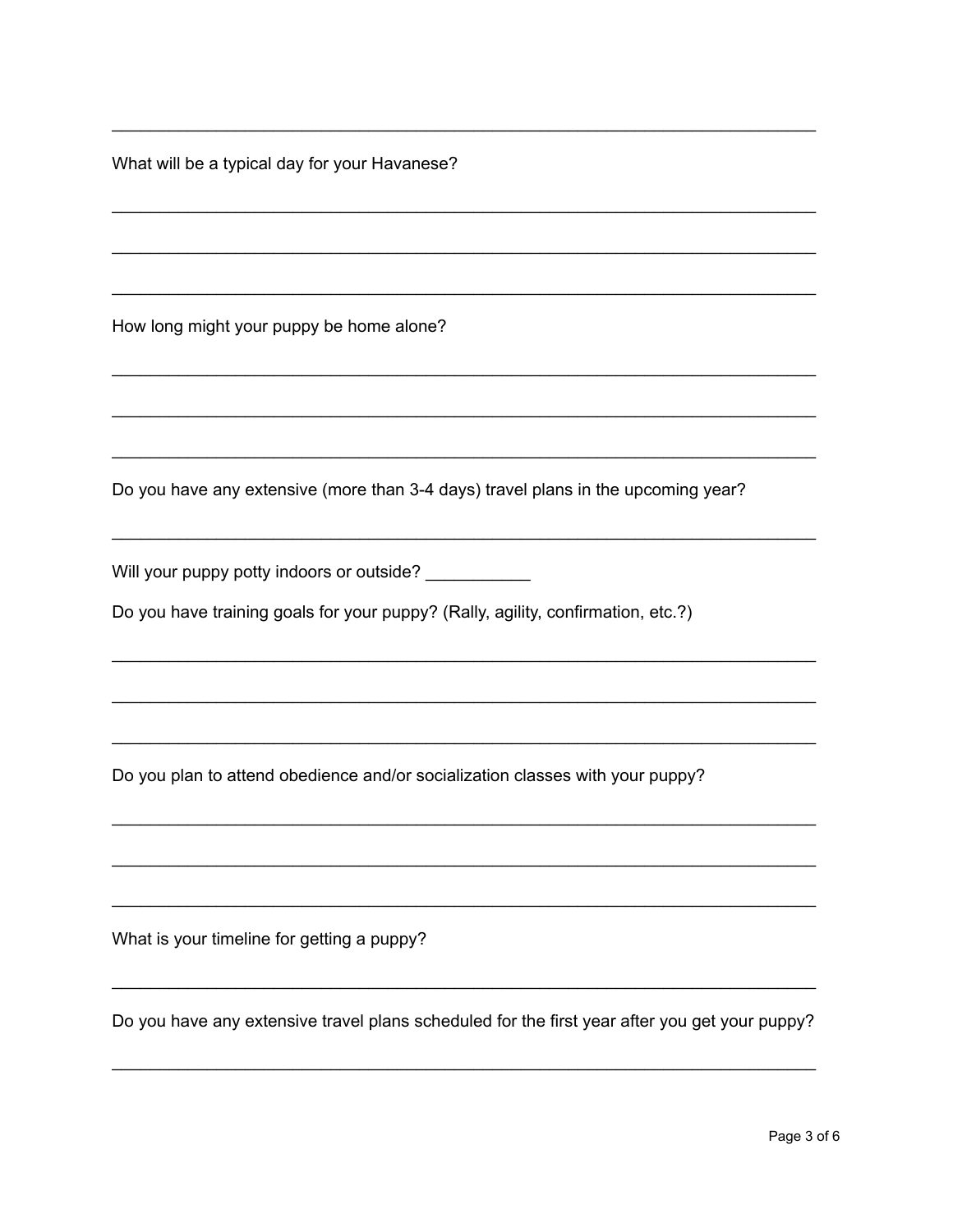Given what I observe during your puppy's first eight weeks, I will recommend a puppy for you based on its temperament, personality and your lifestyle. However I will consider your preferences for gender and color. Do you have a preference?

\_\_\_\_\_\_\_\_\_\_\_\_\_\_\_\_\_\_\_\_\_\_\_\_\_\_\_\_\_\_\_\_\_\_\_\_\_\_\_\_\_\_\_\_\_\_\_\_\_\_\_\_\_\_\_\_\_\_\_\_\_\_\_\_\_\_\_\_\_\_\_\_\_\_

How set are you in these preferences?

Havanese are noted for the following characteristics. Please number their importance to you.

\_\_\_\_\_\_\_\_\_\_\_\_\_\_\_\_\_\_\_\_\_\_\_\_\_\_\_\_\_\_\_\_\_\_\_\_\_\_\_\_\_\_\_\_\_\_\_\_\_\_\_\_\_\_\_\_\_\_\_\_\_\_\_\_\_\_\_\_\_\_\_\_\_\_

- Hypoallergenic \_\_\_\_\_
- Happy personality \_\_\_\_\_\_
- Intelligence
- Snuggle bug/Couch potato
- Therapy dog \_\_\_\_\_\_
- Conformation (AKC shows) \_\_\_\_\_
- Agility or Rally \_\_\_\_\_
- Constant companion
- Walking companion \_\_\_\_\_

Travel ease \_\_\_\_\_

Do you prefer a dog that is more independent or a shadow?

Considering the activity level of your home. I want you to have a puppy that will adapt to your

style of living. Is your home:

\_\_\_\_ Calm and quiet?

**Example 2** Active and noisy?

Have young children or many visitors?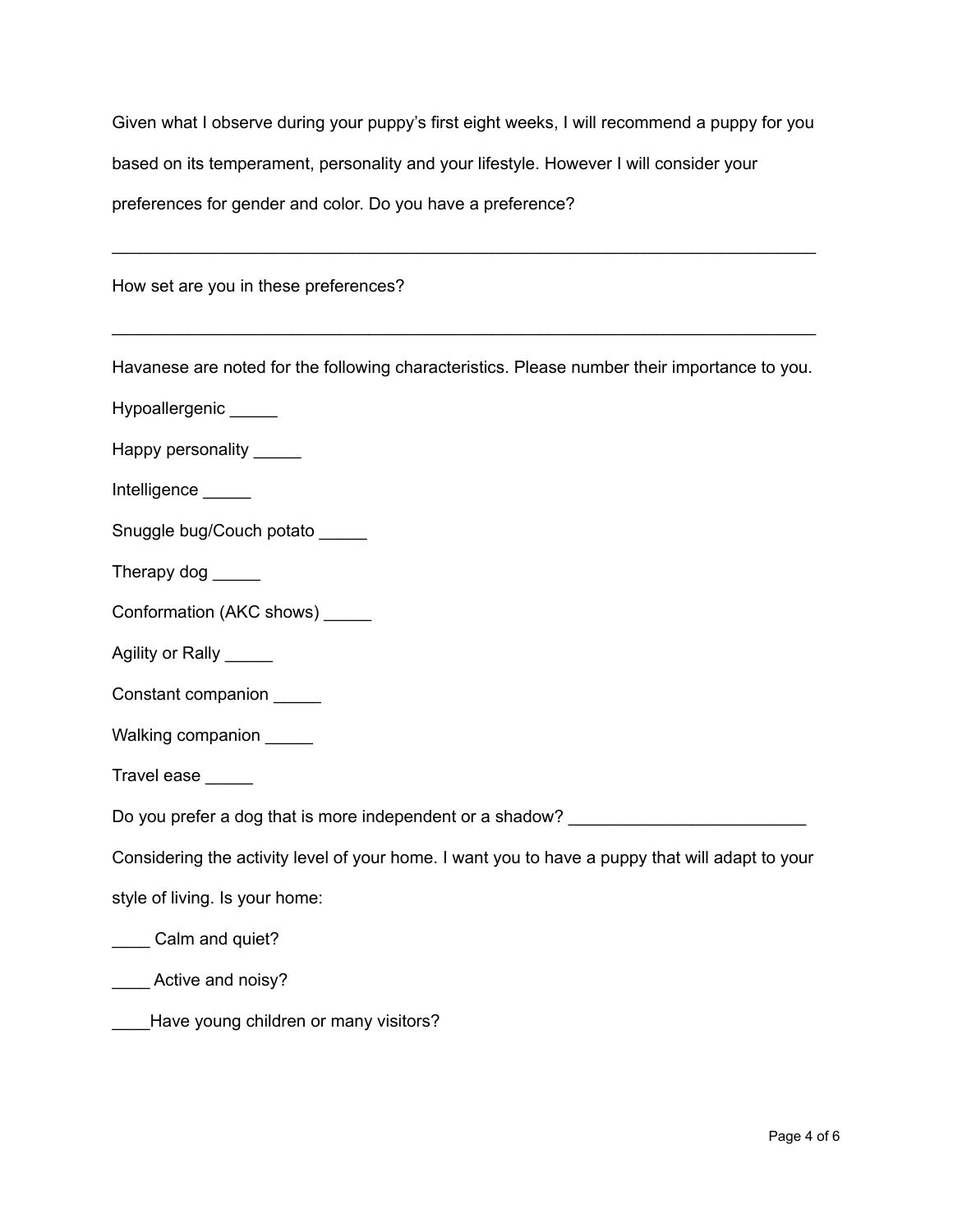Are you seeking a puppy with a lot of drive and energy or mellow and laid back?

\_\_\_\_\_\_\_\_\_\_\_\_\_\_\_\_\_\_\_\_\_\_\_\_\_\_\_\_\_\_\_\_\_\_\_\_\_\_\_\_\_\_\_\_\_\_\_\_\_\_\_\_\_\_\_\_\_\_\_\_\_\_\_\_\_\_\_\_\_\_\_\_\_\_

\_\_\_\_\_\_\_\_\_\_\_\_\_\_\_\_\_\_\_\_\_\_\_\_\_\_\_\_\_\_\_\_\_\_\_\_\_\_\_\_\_\_\_\_\_\_\_\_\_\_\_\_\_\_\_\_\_\_\_\_\_\_\_\_\_\_\_\_\_\_\_\_\_\_

\_\_\_\_\_\_\_\_\_\_\_\_\_\_\_\_\_\_\_\_\_\_\_\_\_\_\_\_\_\_\_\_\_\_\_\_\_\_\_\_\_\_\_\_\_\_\_\_\_\_\_\_\_\_\_\_\_\_\_\_\_\_\_\_\_\_\_\_\_\_\_\_\_\_

\_\_\_\_\_\_\_\_\_\_\_\_\_\_\_\_\_\_\_\_\_\_\_\_\_\_\_\_\_\_\_\_\_\_\_\_\_\_\_\_\_\_\_\_\_\_\_\_\_\_\_\_\_\_\_\_\_\_\_\_\_\_\_\_\_\_\_\_\_\_\_\_\_\_

How much social interaction will your puppy get with other people and/ or pets?

What do you think are important ways to keep your puppy happy and stimulated?

I recommend dogs be neutered at about 12-18 months of age. Do you plan to neuter your

puppy?

 $\mathcal{L}$  , we have the set of  $\mathcal{L}$ 

Havanese can inherit some debilitating health issues though, thankfully, ours have not. As a breeder I try to avoid issues through health testing. However, genetics being what they are, issues can arise from a long gone ancestor. It is helpful if I am alerted to any issues your puppy encounters. We ask that you act responsibly by having the following tests performed when your puppy is 2 years old: Hip dysplasia, patella issues, cardiac issues and hearing issues. These are the problems some Havanese can inherit.

Are you willing to do this?

What do other family members think of your getting a puppy?

Puppies are inherently active, curious, unpredictable and playful. Do you think you have the

\_\_\_\_\_\_\_\_\_\_\_\_\_\_\_\_\_\_\_\_\_\_\_\_\_\_\_\_\_\_\_\_\_\_\_\_\_\_\_\_\_\_\_\_\_\_\_\_\_\_\_\_\_\_\_\_\_\_\_\_\_\_\_\_\_\_\_\_\_\_\_\_\_\_

\_\_\_\_\_\_\_\_\_\_\_\_\_\_\_\_\_\_\_\_\_\_\_\_\_\_\_\_\_\_\_\_\_\_\_\_\_\_\_\_\_\_\_\_\_\_\_\_\_\_\_\_\_\_\_\_\_\_\_\_\_\_\_\_\_\_\_\_\_\_\_\_\_\_

| energy levels necessary to keep up with them? |  |
|-----------------------------------------------|--|
|                                               |  |

What do you suspect might be your greatest challenge in raising your puppy?

If for any reason you are not able to keep ownership of your puppy, will you return it to me?

\_\_\_\_\_\_\_\_\_\_\_\_\_\_\_\_\_\_\_\_\_\_\_\_\_\_\_\_\_\_\_\_\_\_\_\_\_\_\_\_\_\_\_\_\_\_\_\_\_\_\_\_\_\_\_\_\_\_\_\_\_\_\_\_\_\_\_\_\_\_\_\_\_\_